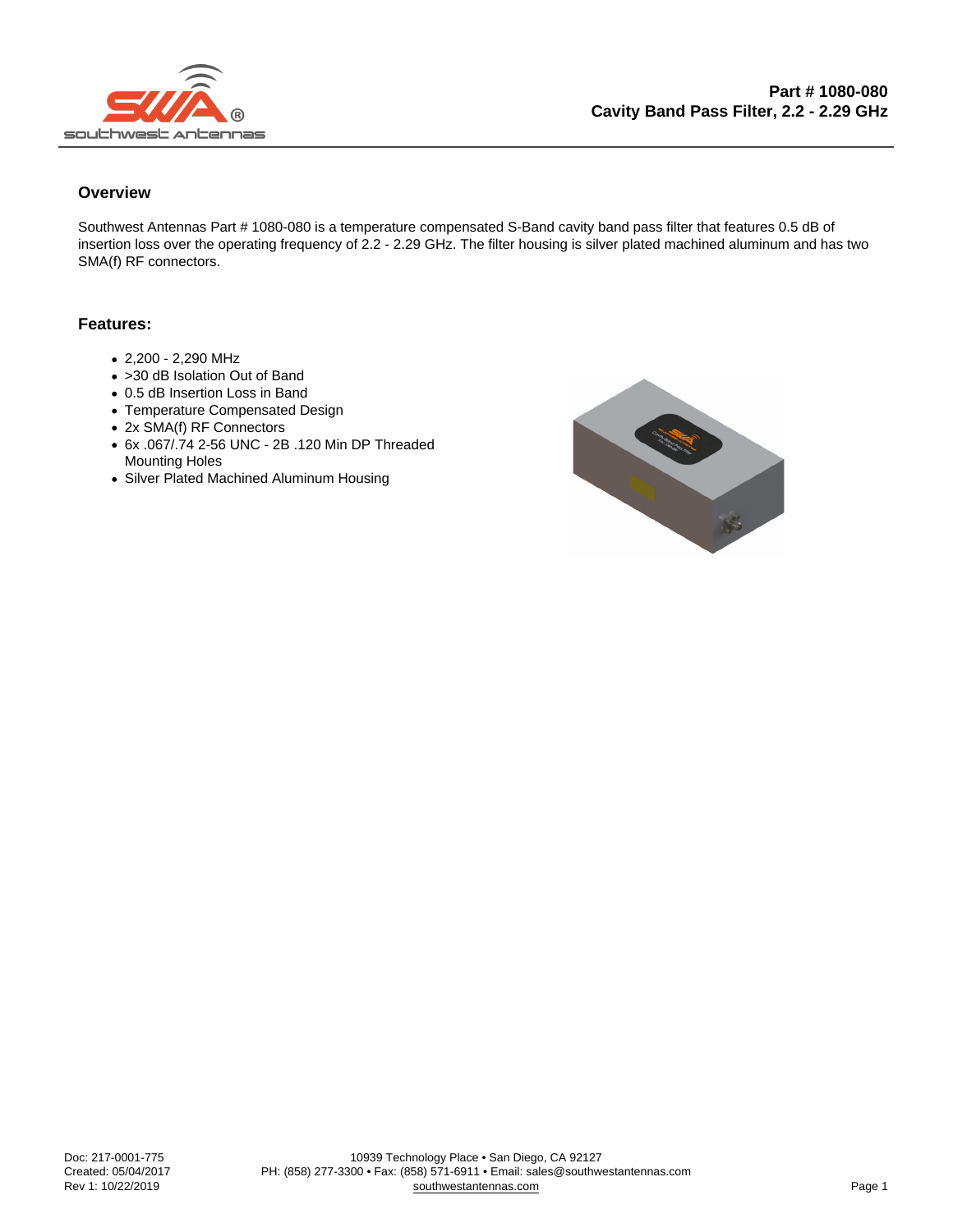## Filter Specifications

| Parameter             | Value                   | Units       | Tolerance                |
|-----------------------|-------------------------|-------------|--------------------------|
| Filter Type           | Cavity Band Pass Filter |             |                          |
| Fo                    | 2.245 / 2,245           | GHz / MHz   |                          |
| Filter Frequency Band | S                       |             |                          |
| Filter Impedance      | 50                      | Ohms        |                          |
| Filter Min Frequency  | 2.2 / 2,200             | GHz / MHz   |                          |
| Filter Max Frequency  | 2.29 / 2,290            | GHz / MHz   |                          |
| <b>Insertion Loss</b> | 0.5                     | dB          | 2,200 - 2,290 MHz        |
| Return Loss           | 15                      | dB          | Over 100% of passband    |
| Rejection 1           | $-30$                   | dBc         | Min @ DC to 2,180 MHz    |
| Rejection 2           | $-30$                   | dBc         | Min @ 2,310 to 3,500 MHz |
| <b>Operating Temp</b> | $-40$ to $+85$          | $\mathsf C$ |                          |
| Storage Temp          | $-55$ to $+125$         | $\mathsf C$ |                          |
| Product Length        | 5.625                   | in          | ±.010                    |
| <b>Product Width</b>  | 2.875                   | in          | ±.010                    |
| Product Height        | 1.874                   | in          | ±.010                    |
| Product Weight        | 14.1 / 400.0            | oz / grams  |                          |
| <b>RF Connectors</b>  | 2x SMA(f)               |             |                          |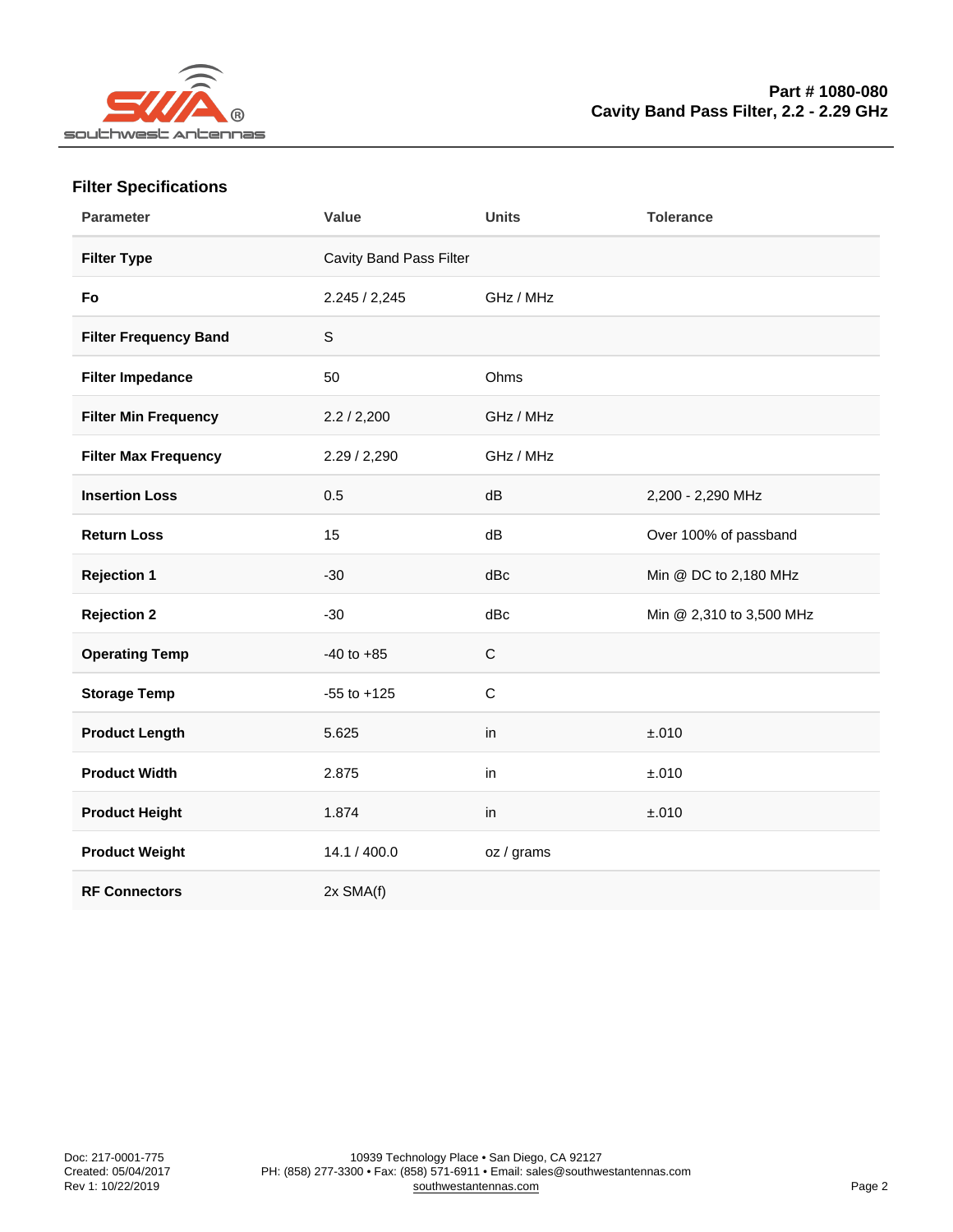Filter Response Plot